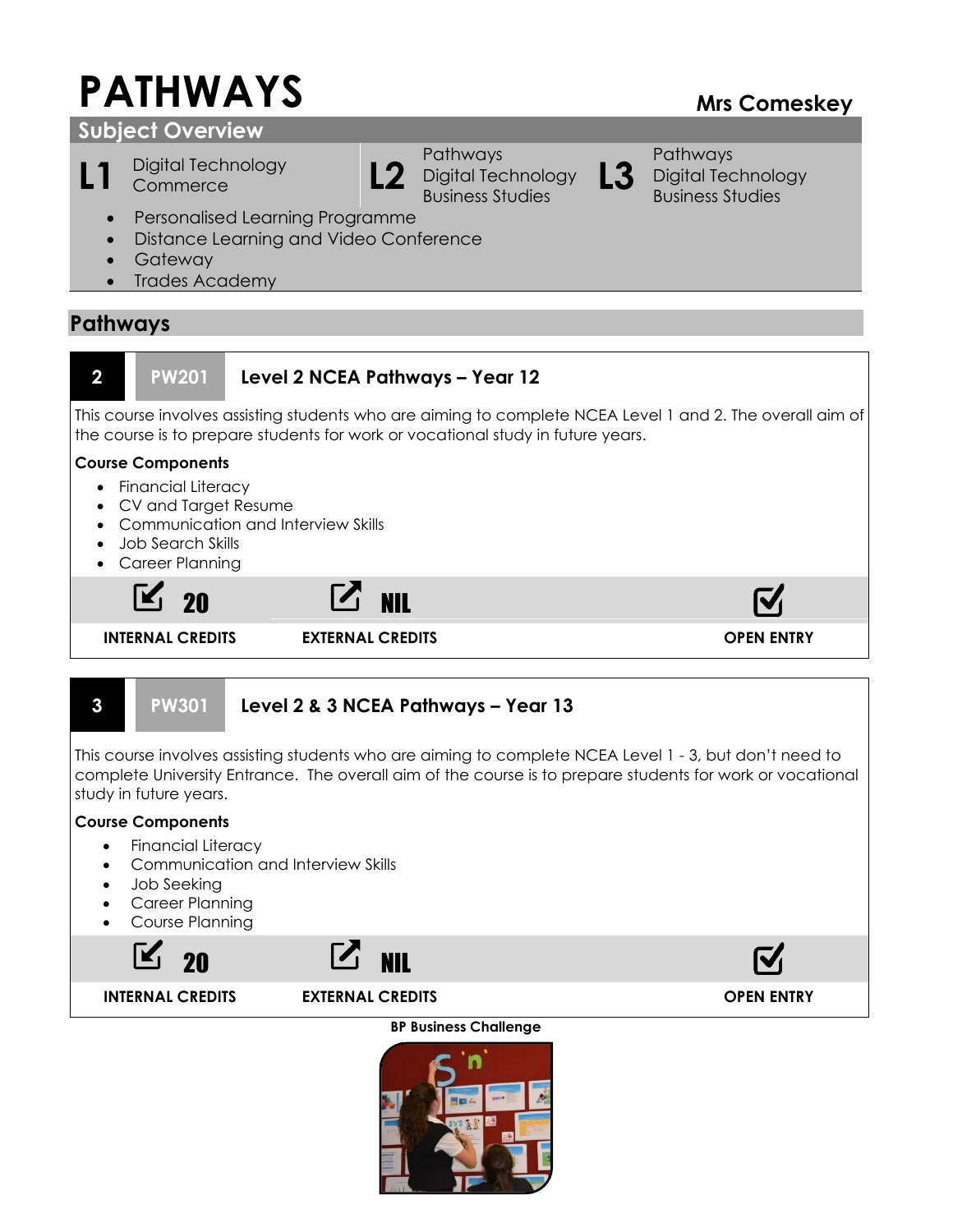# **Digital Technology**



This course involves giving students the opportunity to continue to develop the skills gained in the Level 2 course and provides access to a wide range of changing and developing software applications. This course will be offering achievement standards as well as Unit Standards, depending on the students. Students will have an interview to decide the line they will take at the beginning of the year.

#### **Course Components**

- Conceptual Design Skills
- Web Design
- Movie/Complex Game Making/Programming/ PowerPoint

#### **Vocational Computing**

- Word Processing
- Databases
- Spreadsheets
- Publishing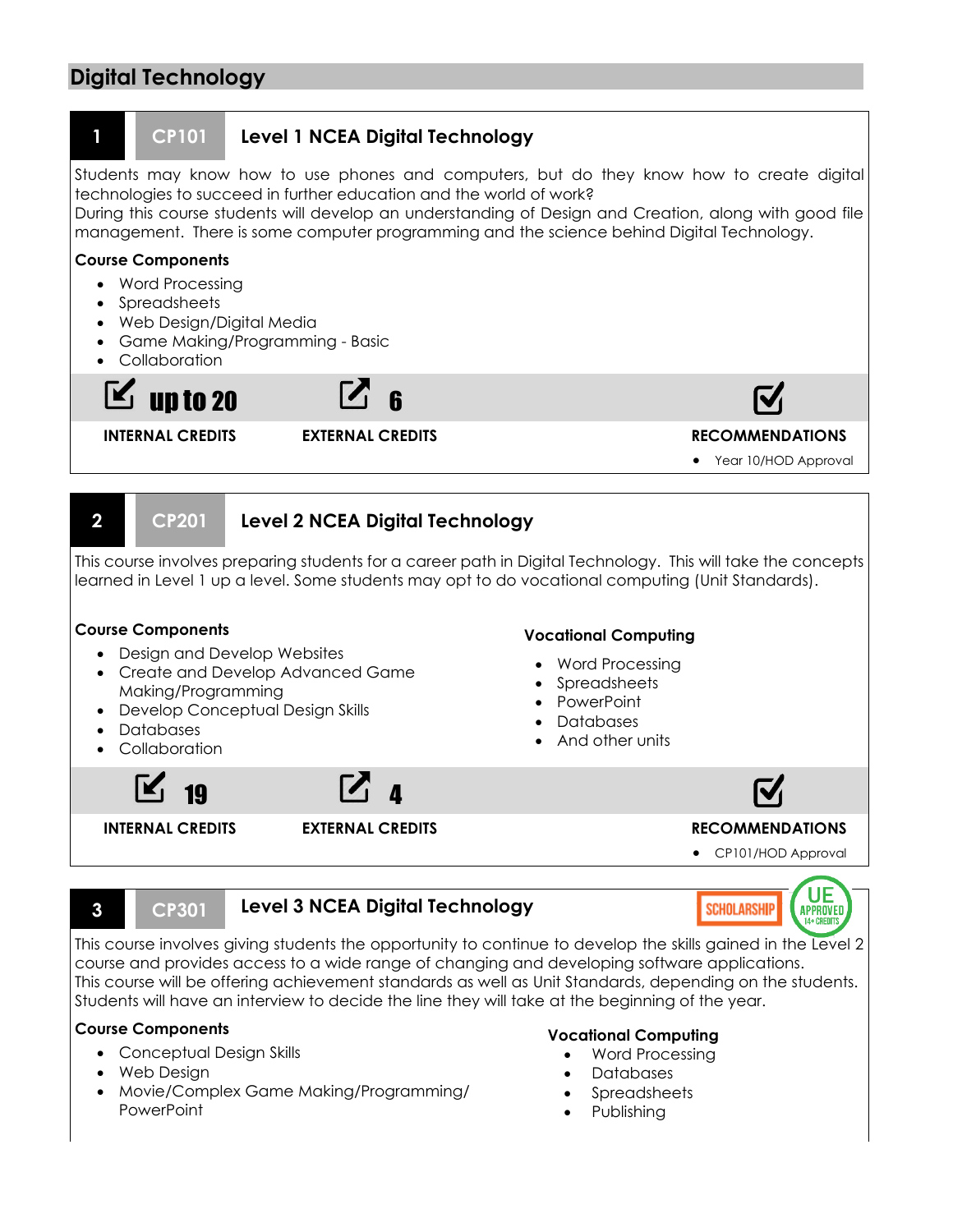



**INTERNAL CREDITS EXTERNAL CREDITS RECOMMENDATIONS**

• Satisfactory study at CP201/HOD Approval

# **Business Studies**



Commerce is the use and exploration of accounting, economic, and business concepts and models to make sense of society and solve problems. In this subject, ākonga will build the knowledge, skills, and values they need to navigate, and participate in, the economic world. They will learn how participants in the economic world make decisions, and they will analyse how these decisions impact on sustainability.

Ākonga will learn that decision making is necessitated by scarcity, and that decisions are informed by a variety of cultural perspectives and lenses. Learning and assessment will examine Māori, Pacific, and other approaches to commerce, and business models from whanau and organisation contexts.

#### **Course Components**

- Informed financial and non-financial decision making
- Understanding an organisation's financial viability
- Understanding financial interdependence of whanau, communities and organisations
- Using a commerce model to evaluate business



### **2 BU201 Level 2 NCEA Business Studies**

This course builds on Business Studies Level 1. Students may run a business during the year and have the opportunity to compete in a nationwide Business Studies YES competition. They will learn how large businesses run and the environment they operate in. Students will also be offered a Financial Capability course. Students should be prepared to take risks and are expected to complete significant work outside of class. If students wish to participate in this competition, there is a cost. This programme will change in 2023 in line with NCEA changes.

### **Course Components**

- Running a Business
- Marketing
- Financial Capability







This course builds on the previous years of Business Studies. Students will run a business during the year and have the opportunity to compete in a nationwide Business Studies YES competition. They will explore how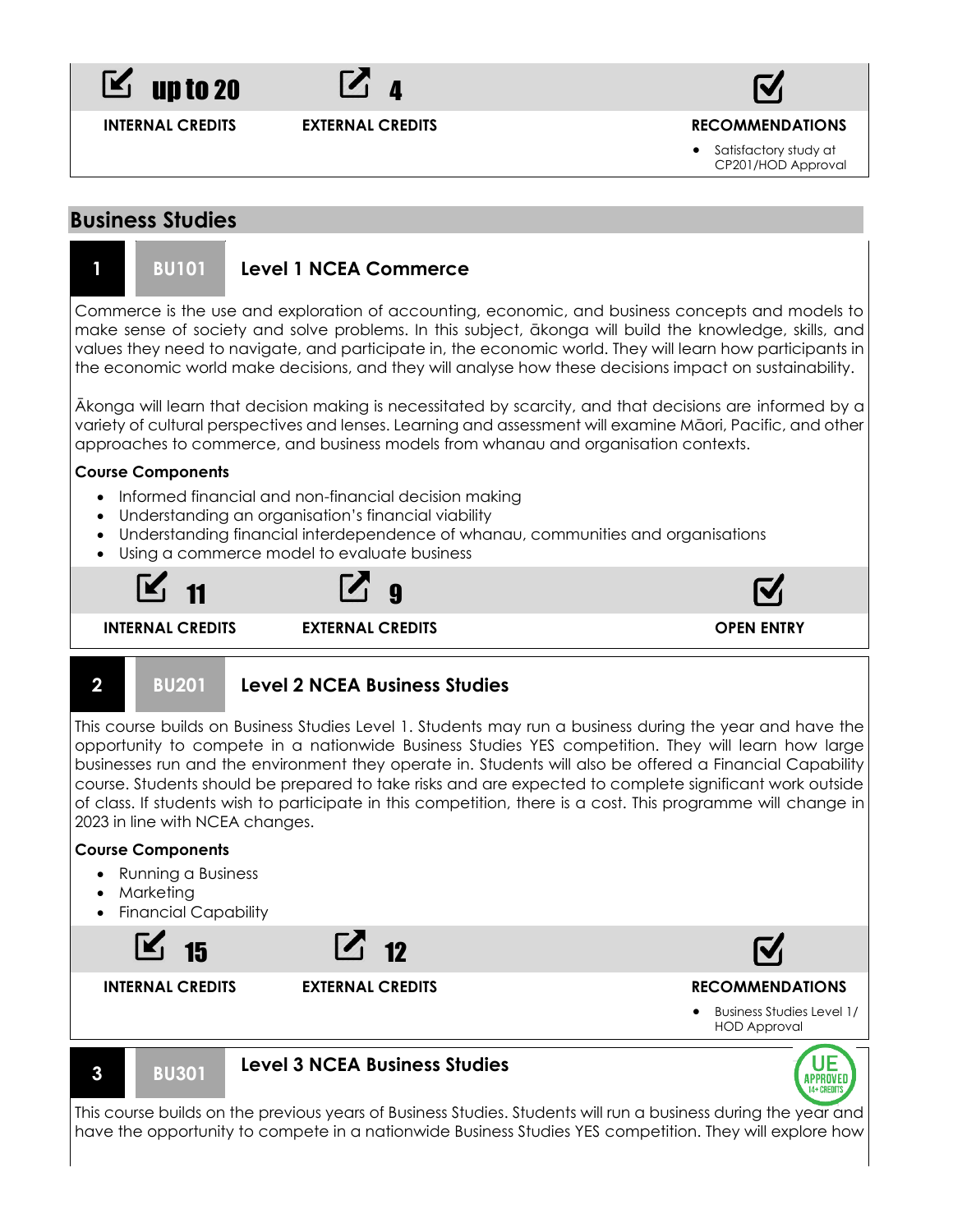national export businesses run and about the exciting and varied environment they operate in. Students will be also offered a Financial Capability course. This course will change in 2024 in line with NCEA changes. **Course Components** • Running a Business • Industry HR Issues • Marketing • Financial Capability  $\begin{bmatrix} 7 & 12 \end{bmatrix}$ **INTERNAL CREDITS EXTERNAL CREDITS RECOMMENDATIONS** • Business Studies Level 2/ HOD Approval

# **Distance Learning and Video Conference**

Students can gain access to courses that are not normally available within Buller High School by enrolling with a variety of external providers. Such courses are normally done by correspondence, with or without visits to the Polytechnic, School, or another provider. Distance Learning can be a very rewarding option. Each of the available courses can provide credits towards NCEA. Students enrolled in Distance Learning will need to apply themselves and have the ability to work independently without the continual presence of a teacher/tutor.

Taking a class via Video Conference can be a challenge for some students. However, some students find it more beneficial and easier than a Correspondence course. The student will have a teacher from another school and will have one timetabled 'face-to-face' lesson per week, along with three additional study periods dedicated to that course.

Students need to be motivated, have good communication skills (verbal and written), excellent study habits and be reliable.

A contract between the student, parents/caregivers and HOD Pathways will be set up when the student is enrolled in the appropriate course.

# **Students need to have this option signed off by HOD Pathways.**

### **Distance Learning Subjects**

- Correspondence
- STAR
- Video Conferencing
- Tertiary Learning
- Off-Site Courses

| <b>Depends on Course</b> | <b>Depends on Course</b> |                         |
|--------------------------|--------------------------|-------------------------|
| <b>INTERNAL CREDITS</b>  | <b>EXTERNAL CREDITS</b>  | <b>RECOMMENDATIONS</b>  |
|                          |                          | • HOD Pathways Approval |
|                          |                          |                         |

# **Trades Academy**

Students work towards gaining a Trades Academy Certificate in the options below. In order to complete the certificate, students need to commit to a two-year programme. Students will need to commit to a weekly visit to the Polytechnic (Greymouth or Westport depending on the course). Some courses will have